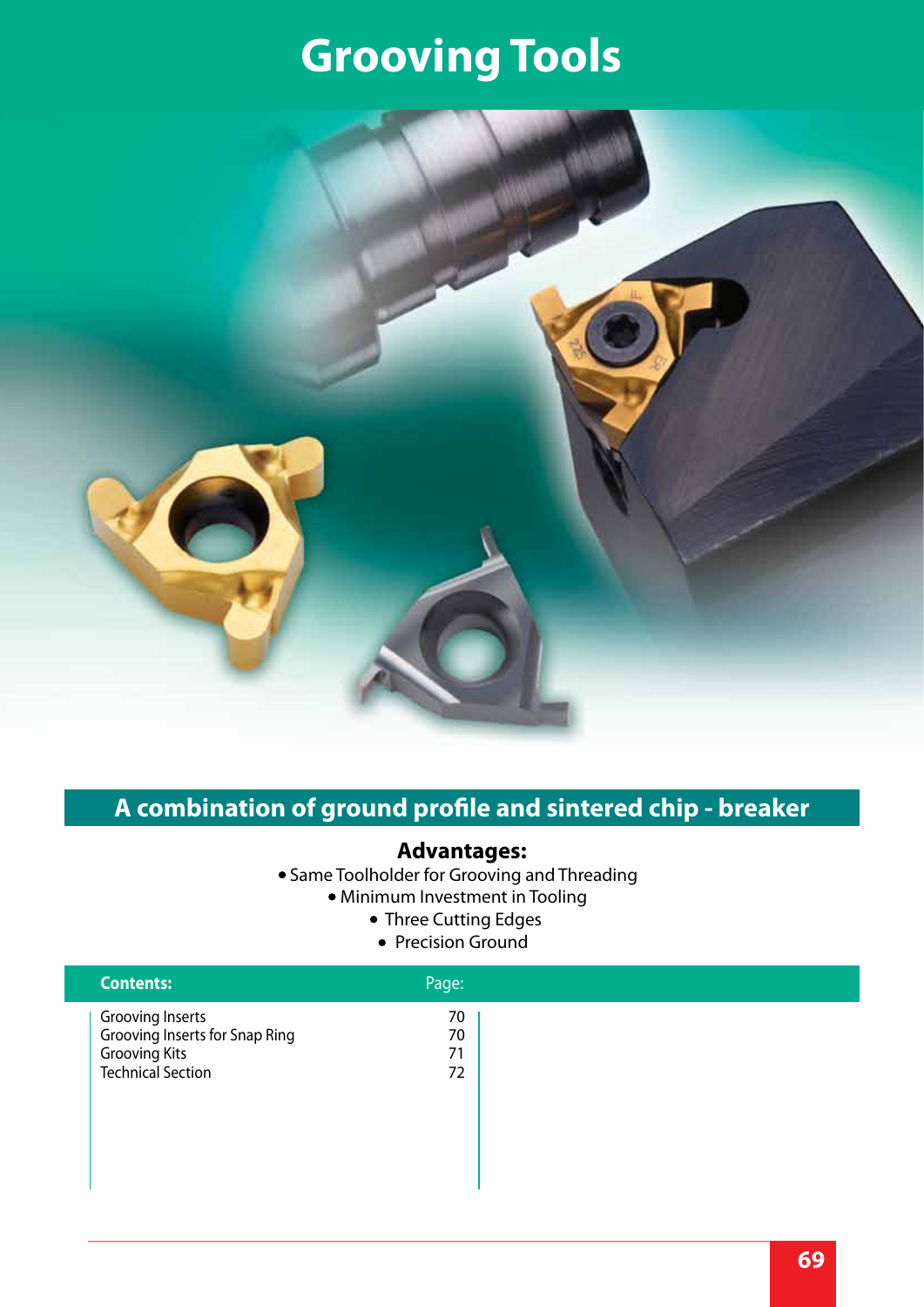

## **Grooving Tools**

 $1.0$ 

# *Grooving Inserts*





#### *External & Internal*

Same insert can be used Same insert can be used for EX.RH and for IN.LH.



| W<br>᠇ |      | I.C. |               | <b>Ordering Code</b> |                | <b>Ordering Code</b> |                          |
|--------|------|------|---------------|----------------------|----------------|----------------------|--------------------------|
| ±0.02  | in.  |      | <sub>mm</sub> | <b>ER/IL Inserts</b> | Anvil          | <b>IR/EL Inserts</b> | Anvil                    |
| 0.50   | 1.4  | 1/4  | 11            | <b>11 ER/IL 0.50</b> |                | 11 IR/EL 0.50        |                          |
| 0.60   | 1.4  | 1/4  | 11            | <b>11 ER/IL 0.60</b> |                | 11 IR/EL 0.60        | $\overline{a}$           |
| 0.70   | 1.4  | 1/4  | 11            | <b>11 ER/IL 0.70</b> |                | 11 IR/EL 0.70        | $\blacksquare$           |
| 0.80   | 1.4  | 1/4  | 11            | <b>11 ER/IL 0.80</b> |                | 11 IR/EL 0.80        | -                        |
| 1.00   | 1.3  | 1/4  | 11            | <b>11 ER/IL 1.00</b> |                | 11 IR/EL 1.00        | $\blacksquare$           |
| 1.20   | 1.4  | 1/4  | 11            | <b>11 ER/IL 1.20</b> | $\blacksquare$ | 11 IR/EL 1.20        | $\overline{\phantom{a}}$ |
| 0.50   | 1.4  | 3/8  | 16            | <b>16 ER/IL 0.50</b> | AE 16-0        | 16 IR/EL 0.50        | AI 16-0                  |
| 1.00   | 1.4  | 3/8  | 16            | <b>16 ER/IL 1.00</b> | AE 16-0        | 16 IR/EL 1.00        | AI 16-0                  |
| 1.20   | 1.6  | 3/8  | 16            | <b>16 ER/IL 1.20</b> | AE 16-0        | 16 IR/EL 1.20        | AI 16-0                  |
| 1.40   | 1.8  | 3/8  | 16            | <b>16 ER/IL 1.40</b> | AE 16-0        | 16 IR/EL 1.40        | AI 16-0                  |
| 1.70   | 2.0  | 3/8  | 16            | <b>16 ER/IL 1.70</b> | AE 16-0        | 16 IR/EL 1.70        | AI 16-0                  |
| 1.95   | 2.0  | 3/8  | 16            | 16 ER/IL 1.95        | AE 16-0        | 16 IR/EL 1.95        | AI 16-0                  |
| 2.25   | 2.25 | 3/8  | 16            | <b>16 ER/IL 2.25</b> | AE 16-0        | 16 IR/EL 2.25        | AI 16-0                  |

Order example: 16 ER/IL 1.20 BXC

\* The inserts should be used with our standard threading toolholders

\* The anvil must be changed to AE 16-0 or AI 16-0 before using size 16mm (3/8") inserts

\* Size 16 internal holders without anvil can't be used

## *Grooving Inserts for Snap Ring*

**Carbide Grade: BXC**





## *External & Internal Partial Profile Inserts*

*ER / IL IR / EL* Same insert can be used for EX.RH and for IN.LH.

Same insert can be used for IN.RH and for EX.LH.



| R<br>±0.04<br>in | I.C. |     | <b>Ordering Code</b> |                       | <b>Ordering Code</b> |                       |             |
|------------------|------|-----|----------------------|-----------------------|----------------------|-----------------------|-------------|
|                  |      | mm  | <b>ER/IL Inserts</b> | Anvil                 | <b>IR/EL Inserts</b> | Anvil                 |             |
| 0.5              | 1.4  | 3/8 | 16                   | <b>16 ER/IL R0.50</b> | AE 16 - 0            | <b>16 IR/EL R0.50</b> | AI 16 - 0   |
| 0.6              | 1.6  | 3/8 | 16                   | <b>16 ER/IL R0.60</b> | AE 16 - 0            | <b>16 IR/EL R0.60</b> | AI 16 - 0   |
| 0.9              | 2.0  | 3/8 | 16                   | <b>16 ER/IL R0.90</b> | AE 16 - 0            | <b>16 IR/EL R0.90</b> | AI 16 - 0   |
| 1.0              | 2.0  | 3/8 | 16                   | <b>16 ER/IL R1.00</b> | AE 16 - 0            | 16 IR/EL R1.00        | AI 16 - 0   |
| 1.1              | 2.15 | 3/8 | 16                   | <b>16 ER/IL R1.10</b> | AE 16 - 0            | <b>16 IR/EL R1.10</b> | AI 16 - 0   |
| 1.2              | 2.25 | 3/8 | 16                   | <b>16 ER/IL R1.20</b> | AE 16 - 0            | <b>16 IR/EL R1.20</b> | $AI 16 - 0$ |

Order example: 16ER/IL R1.20 BXC

\* The inserts should be used with our standard threading toolholders

\* The anvil must be changed to AE 16-0 or AI 16-0 before using size 16mm (3/8") inserts

\* Size 16 internal holders without anvil can't be used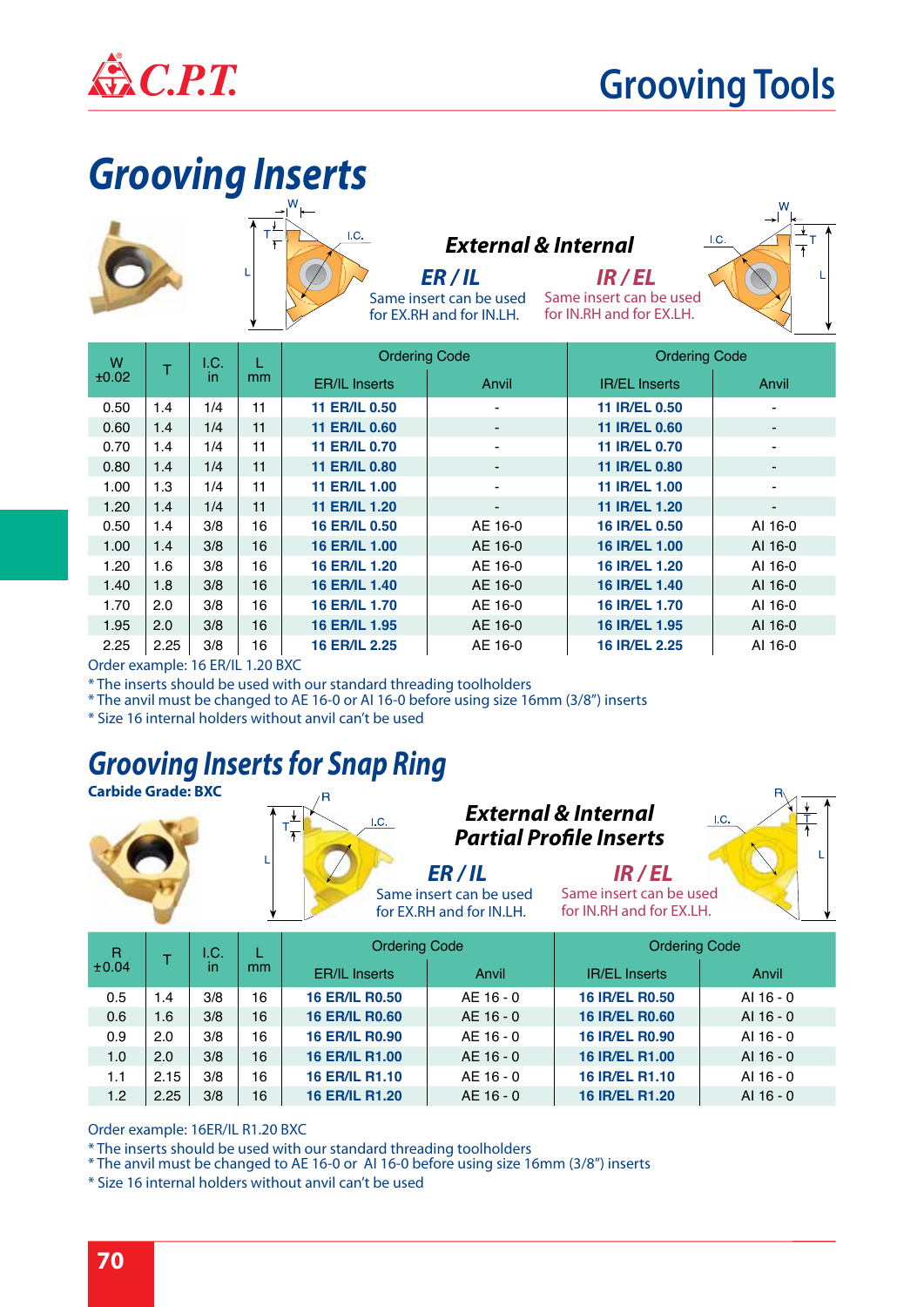# Grooving Tools & C.P.T.



# *Grooving Kits*



| ER / IL INSERT<br><b>KGRO - EXTERNAL</b>                                                                 |                                                                                  |                                                          |  |  |  |
|----------------------------------------------------------------------------------------------------------|----------------------------------------------------------------------------------|----------------------------------------------------------|--|--|--|
| $16$ FR/II $1.0$<br>16 ER / IL 1.2<br>16 ER / IL 1.4<br>16 ER/IL 1.7<br>16 ER / IL 1.95<br>16 ER/IL 2.25 | <b>BXC</b><br><b>BXC</b><br><b>BXC</b><br><b>BXC</b><br><b>BXC</b><br><b>BXC</b> | 1 unit<br>1 unit<br>1 unit<br>1 unit<br>1 unit<br>1 unit |  |  |  |
| ANVIL AE 16 - 0                                                                                          |                                                                                  | 1 unit                                                   |  |  |  |

| IR / EL INSERT<br><b>KGRO - INTERNAL</b>                                                                                                                                             |                                                          |
|--------------------------------------------------------------------------------------------------------------------------------------------------------------------------------------|----------------------------------------------------------|
| <b>BXC</b><br>16 IR/EL 1.0<br>BXC.<br>16 IR / EL 1.2<br>16 IR / EL 1.4<br><b>BXC</b><br><b>BXC</b><br>16 $IR/F1.7$<br><b>BXC</b><br>16 IR / FI 1.95<br><b>BXC</b><br>16 IR / EL 2.25 | 1 unit<br>1 unit<br>1 unit<br>1 unit<br>1 unit<br>1 unit |
| <b>ANVIL AI 16 - 0</b>                                                                                                                                                               | 1 unit                                                   |